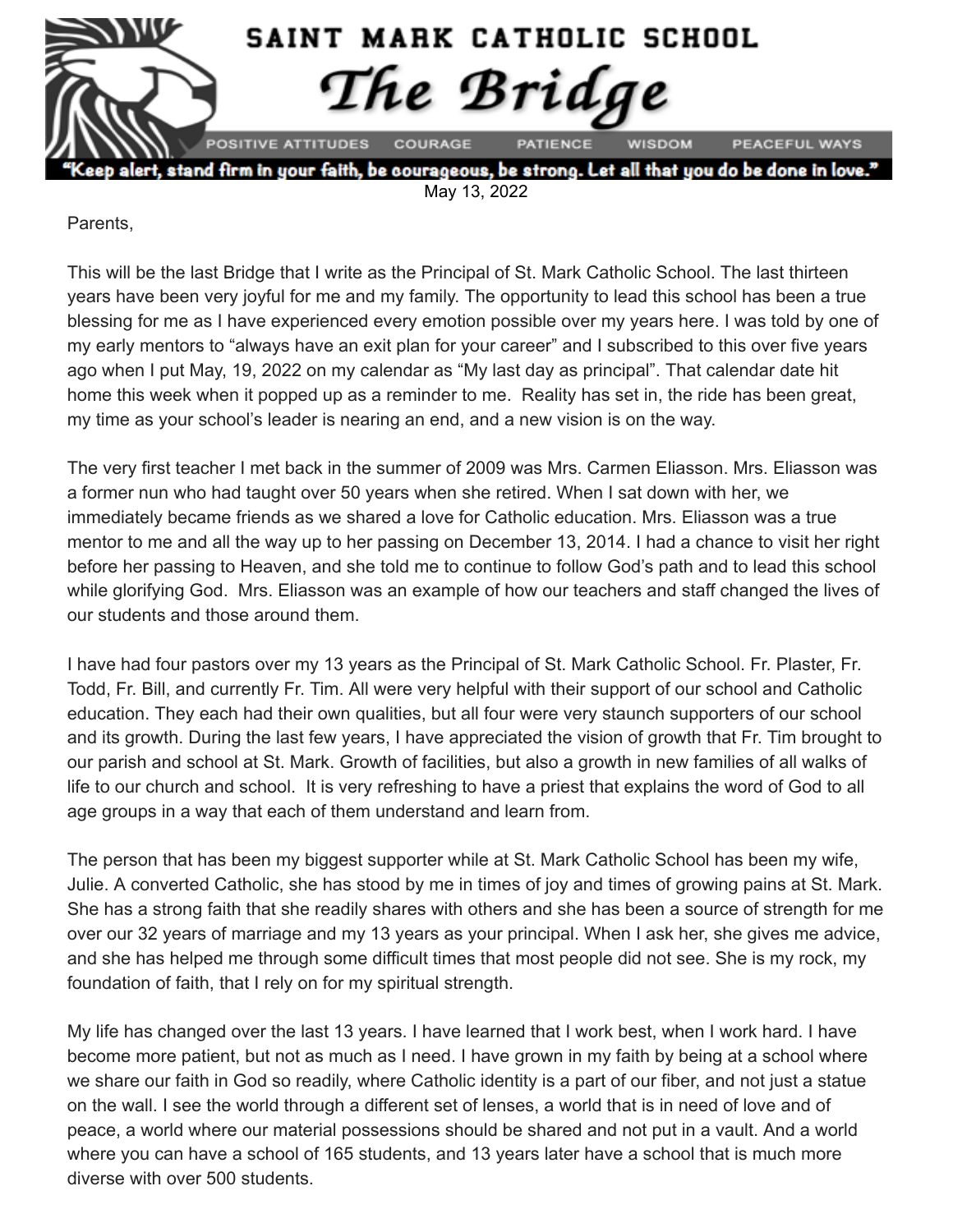I want to thank everyone that has been a part of my tenure as your principal. I have the people that appreciate what I have done, and I have some that have not. I never walk into the doors each day trying to please anyone. I walk into the doors trying to make our school a better place to be, where all are welcome and Christ is the reason for our school.

My prayers for this school are many. May God bless you and your family. May God bless this school and the transition to new leadership. May God continue to put Christ at the center of everything we do, where decisions are made at the best interest of our students and not because of convenience to adults. May this school continue to welcome all students from all walks of life. And may God bless the students of St. Mark Catholic School as they follow the path that He has laid for them.

And finally, I want to recognize one of the best teachers our school has ever had. Mrs. Cathy Boyle will be retiring at the end of this school year. I want to personally thank her for the love that she puts into every lesson, and the love that she shows her students, our staff, and myself. I will miss our early morning talks before everyone else arrives that I drew much strength from, and I know God will be with you Cathy. You are loved by so many.

Thanks and God Bless<br>Plusty alberts on

Rusty Albertson Principal St. Mark Catholic School

# CALENDAR

| I Thursday | May 19 | $1:00$ pm | Last Day of School-1:00 Dismissal |
|------------|--------|-----------|-----------------------------------|
|------------|--------|-----------|-----------------------------------|



Save the Date of July 14, 15, 16th for the St. Mark Funfest! Again this year we will have the rides, food, music, and a whole lot more family fun! The St. Mark Funfest cannot happen without volunteers, please consider joining school and parishioner families and donating your time! Please note all new & returning volunteers must complete the SafeParish training. To learn more or volunteer please reach out to festival@stmarkindy.org! The Funfest committee will be signing folks up to volunteer after masses in the coming weeks.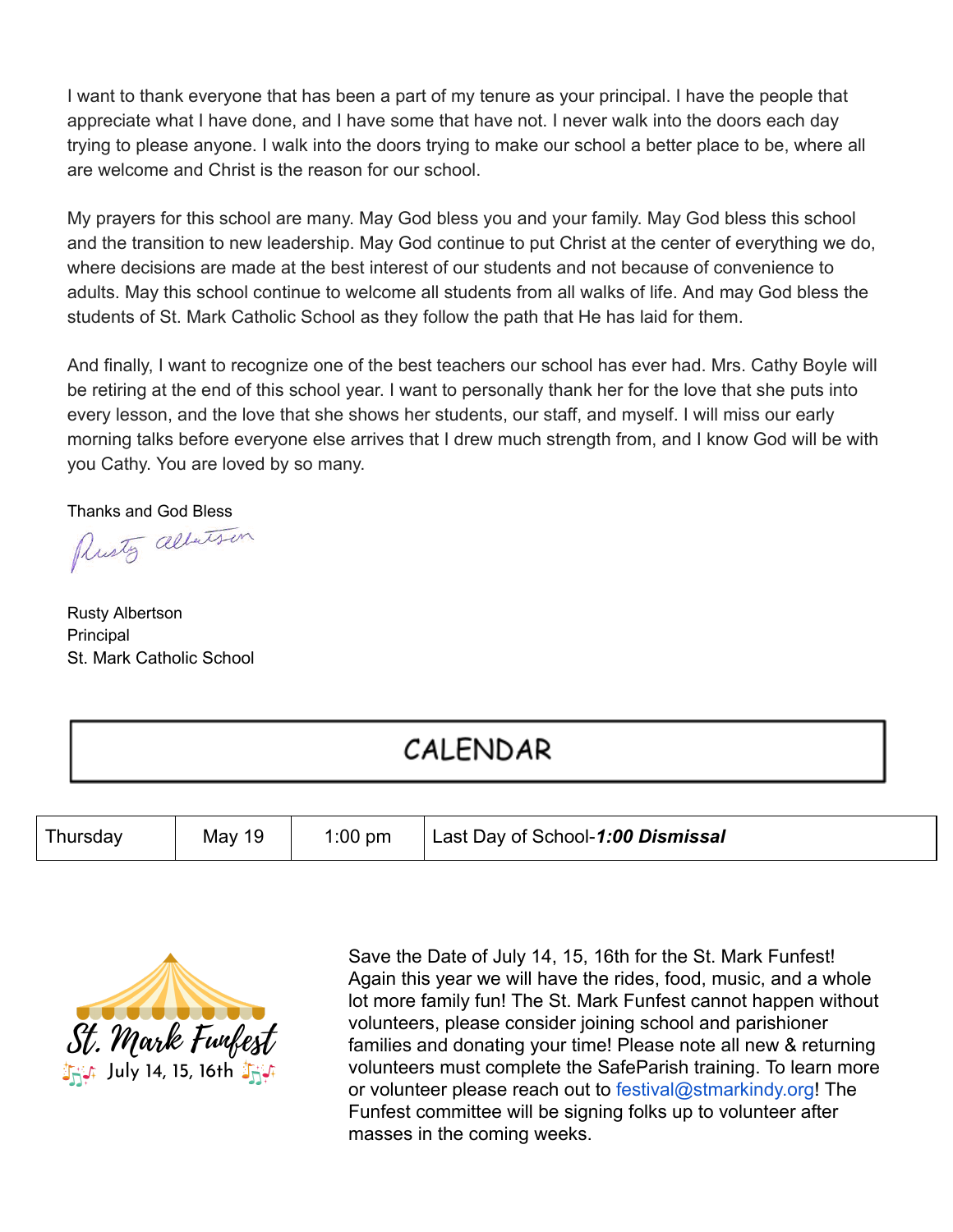# **LUNCH MENU**

### **May16 - 19, 2022**

**Monday** Daily Choice or Breaded Pork Tenderloin on Bun and Baked Beans **Tuesday** Daily Choice or French Toast and Sausage **Wednesday** Daily Choice or Last Chance Chicken (Chef's Choice) and Green Beans **Thursday** *Pizza Palooza, Lunchie Munchie and PBJ are only choices today*

# **GENERAL ANNOUNCEMENTS**

**Have your school supplies delivered directly to school and ready for your child on their first day ~ August 3rd!**



[http://1stdayschoolsupplies.com/kits.php?sid=1178419](http://click.email.1stdayschoolsupplies.com/?qs=46945f429e9a8db7702e89be71f3b0d4eef78093a8d63ec94a28a3cad94ea0d74c35e0f6fd48dfe32effb48f00d3e10965213564c457dd93)  $\overline{\phantom{a}}$  , and the contribution of the contribution of the contribution of the contribution of the contribution of the contribution of the contribution of the contribution of the contribution of the contribution of the



Parents  $\sim$  if you would like to volunteer or be a chaperone during the upcoming school year, you will need to complete the Safe Parish program for the Archdiocese of Indianapolis. This new program replaces the old Safe and Sacred program. Please complete the new program this summer (website below) so you will be ready to go for next August. When you create your account, please be sure to complete all of the training as well as have your background check completed. In year's past, some parents have waited too late to complete the program and have not been able to chaperone a field trip. So please complete if you would like to volunteer or chaperone a field trip at SMCS. Thank you ~

[www.archindysafeparish.org](http://www.archindysafeparish.org/) Organization Code code: Archindy2021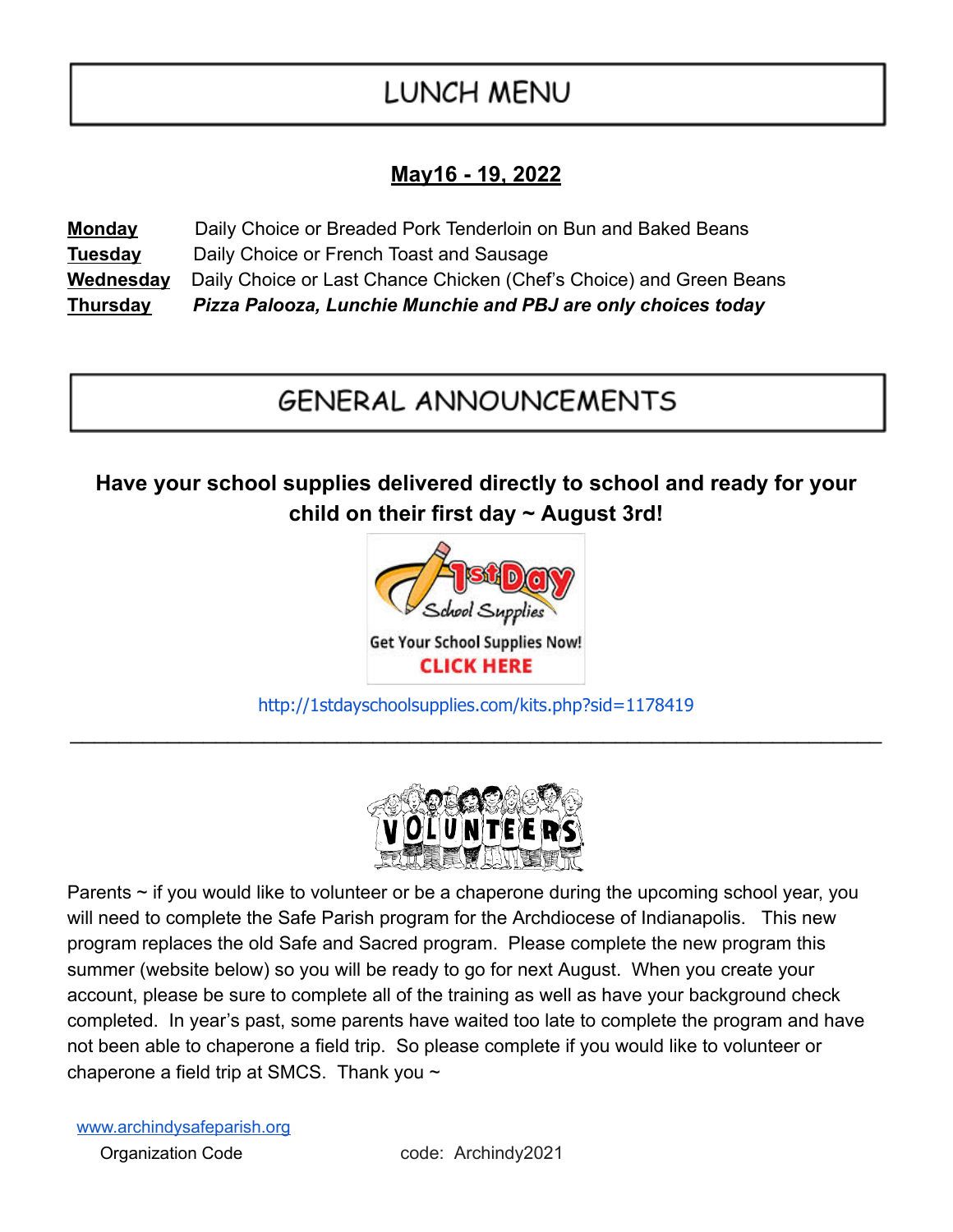

# CYO SPORTS

For CYO athletic questions, please contact one of the following on the St. Mark Athletic Commission Board:

- SMAC President ~ Michelle Goss at the following email: [gossteach@yahoo.com](mailto:gossteach@yahoo.com)
- SMAC Athletic Director  $\sim$  Frank Litz at the following email: [SMAC@stmarkindy.org](mailto:SMAC@stmarkindy.org)

| <b>Event</b>    | Day of Week    | <b>Opponent</b>           | <b>Time, Location</b> |  |  |
|-----------------|----------------|---------------------------|-----------------------|--|--|
| May 13 – May 20 |                |                           |                       |  |  |
| <b>Track</b>    | Friday 5/13    | <b>CYO Field Events</b>   | TBD, Guerin HS        |  |  |
| <b>Track</b>    | Saturday 5/14  | <b>CYO Running Events</b> | TBD, Guerin HS        |  |  |
| <b>Track</b>    | Wednesday 5/18 | <b>City Finals</b>        | TBD, Guerin HS        |  |  |

# CONTINUING FUNDRAISERS



#### **Kroger Community Rewards**

Do you shop at Kroger? Sign up your Kroger's Plus Shopper's Card in the Kroger Community Rewards Program and choose "St. Mark CatholicSchool". Our organization number is: XM409. The web site is: [https://www.kroger.com/topic/sc hool-programs](https://www.kroger.com/topic/sc)



#### **Coca-Cola Rewards Program**

Caps and boxes that have a "My Official Coke Rewards Code" on them Can be redeemed for money and the money goes back to St. Mark School! Just turn your coke reward products into Mrs. Leszcynski in the school office



### **Box Tops for Education**

- **Buy Box Top Products**
- Scan your Receipt (use the app to snap a photo of your receipt within 14 days of purchase